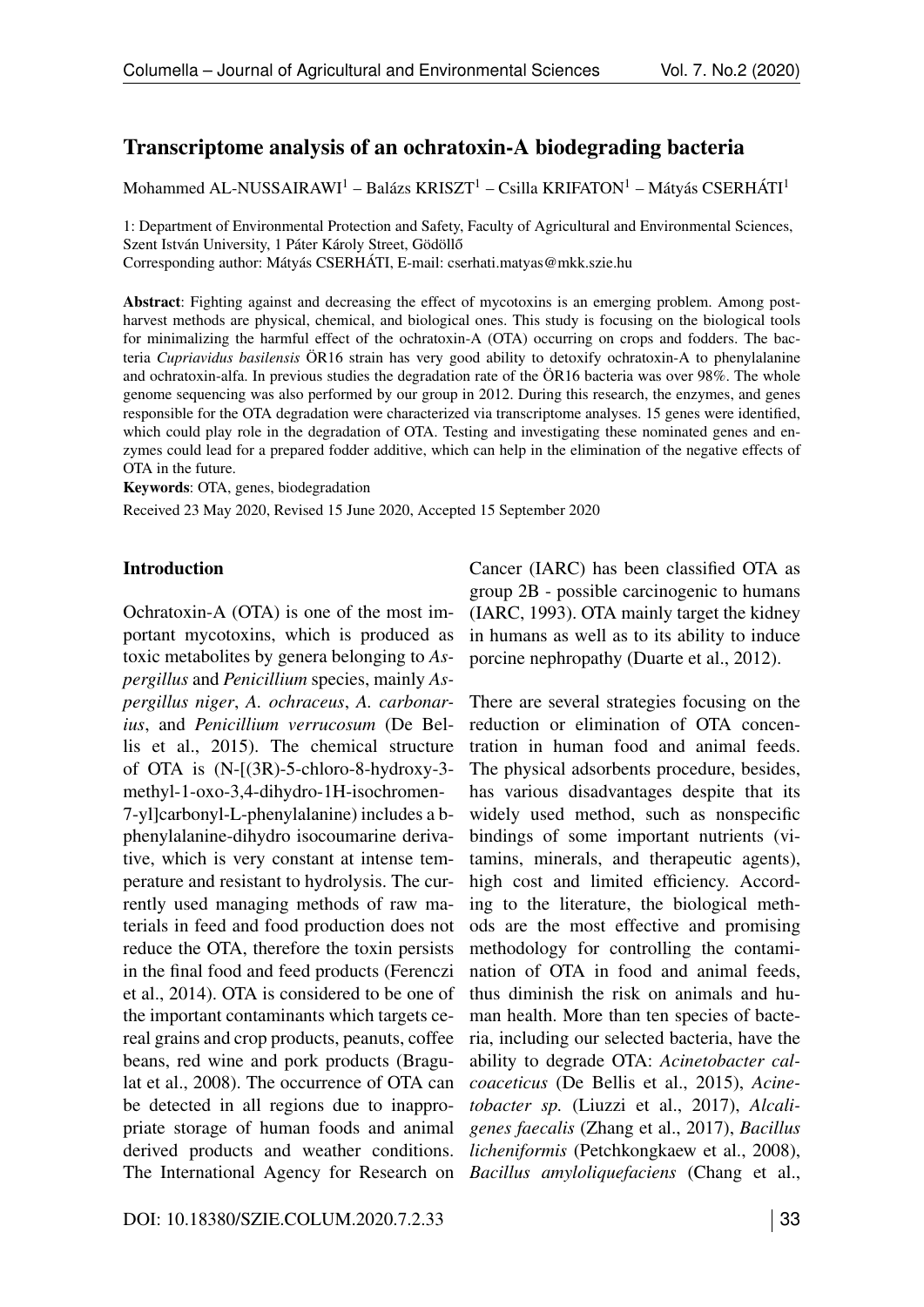2015), *Brevibacterium spp.* (Rodríguez et al., 2011), *Lactobacillus acidophilus* (Fuchs et al., 2008), *Pediococcus parvulus* (Abrunhosa et al. 2014), *Lactobacillus spp.* (Luz et al., 2017).

In this study the *Cupriavidus basilensis* ÖR16 strain OTA degradation was investigated in the level of RNA expression. The genus *Cupriavidus* was identified in 2004 (Coenye et al., 2003). Members of this genus are Gram-negative, chemoorganotrophic and facultative chemolithotrophic bacteria that can be found in diverse habitats such as soil, root nodules and aquatic environment. The genus *Cupriavidus* belongs to the family Burkholderiaceae and the class  $\beta$ -proteobacteria. The genus consists of nineteen type strains. Remarkable heavy metal tolerance of environmental isolates has been confirmed (Goris et al., 2001). According to the literature in the case of 7 strains different xenobiotic biodegradation was observed. For example chlorinated aromatic chemicals; halo benzoate and nitrophenols were degraded by *Cupraividus necator* CCUG 52238T (Makkar and Casida, 1987) and some xenobiotic genes and enzymes such as benzoate1,2-dioxygenase and chlorocatechol-degradative for this strain were reported (Ogawa and Miyashita, 1999). *Cupriavidus basilensis* RK1 DSM 11853T strain was originally isolated as a 2,6 dichlorophenol degrading strain (Steinle et al., 1998). Other isolates of the species are also capable for degradation of various xenobiotics such as furfural, 5-hydroxymethyl furfural, bisphenol-A, chlorophenols and atrazine (Stamper et al. 2003, Koopman et al., 2010).

In the case of *Cupriavidus basilensis* ÖR16 one study in mice demonstrated the effectiveness of the strain's detoxification ability (Ferenczi et al., 2014). There was efficient degradation for the OTA by the 5th day of the experiment by the strain. The by-product group which arrived from OTA degradation process of the *C. basilensis* ÖR16 was not toxic on the mice kidney cells. In 2012 the total genome project was preceded of the *C. basilensis* ÖR16 strain for making a foundation of future studies (Cserháti et al., 2012).

### Materials and Methods

### *The experiment reagents*

Ochratoxin-A mycotoxin (OTA) (Sigma-Aldrich Co., USA). Luria-Bertani medium (LB) (100%: 10 g tryptone, 5 g yeast extract, 9 g sodium-chloride). Minimal buffer medium  $(3.1 \text{ g of } K_2HPO_4, 1.7 \text{ g of }$  $NaH_2PO_4 \cdot 2H_2O$ , 4.0 g of  $(NH_4)_2SO_4$ , 0.2 g of  $MgCl_2 \cdot 6H_2O$ , 20 mg of EDTA, 4 mg of  $ZnSO_4 \cdot 7H_2O$ , 2 mg of  $CaCl_2 \cdot 2H_2O$ , 10 mg of FeSO4 *·* 7H20, 0.4 mg of Na2MoO4 *·*  $2H_2$ 0, 0.4 mg of  $CuSO_4 \cdot 5H_2$ O, 0.8 mg of  $CoCl<sub>2</sub> · 6H<sub>2</sub>O, 2 mg of MnCl<sub>2</sub> · 2H<sub>2</sub>O.$ 

### *Bacterial strain and culture conditions in the biodegradation experiment*

The strain *Cupriavidus basilensis* ÖR16, was isolated from a Hungarian pristine soil sample. It was deposited in the National Collection of Agricultural and Industrial Microorganisms (NCAIM BO2487). It was grown on LB agar plates and incubated at 28 °C for 72 h. Single colonies were inoculated into 50 ml liquid LB medium and incubated at 170 rpm at 28 °C for 72 h. After resuspension, the optical density (OD600) of the culture was measured at 600 nm (OD 600) (IM-PLEN SpectroPhotometer, GENESIS 10S, Thermo Fischer Scientific) and adjusted to  $0.6$  (OD600 = 0.6) to prepare bacterial inoculum, from this 10 ml was added to 45 ml minimal buffer, which contained 7 mg/l OTA in final concentration.

#### *OTA degradation experiment for getting the RNA to transcriptome analysis*

The *C. basilensis* ÖR16 strain was cultured in LB media for growing and getting the exact cell number. The OTA degradation was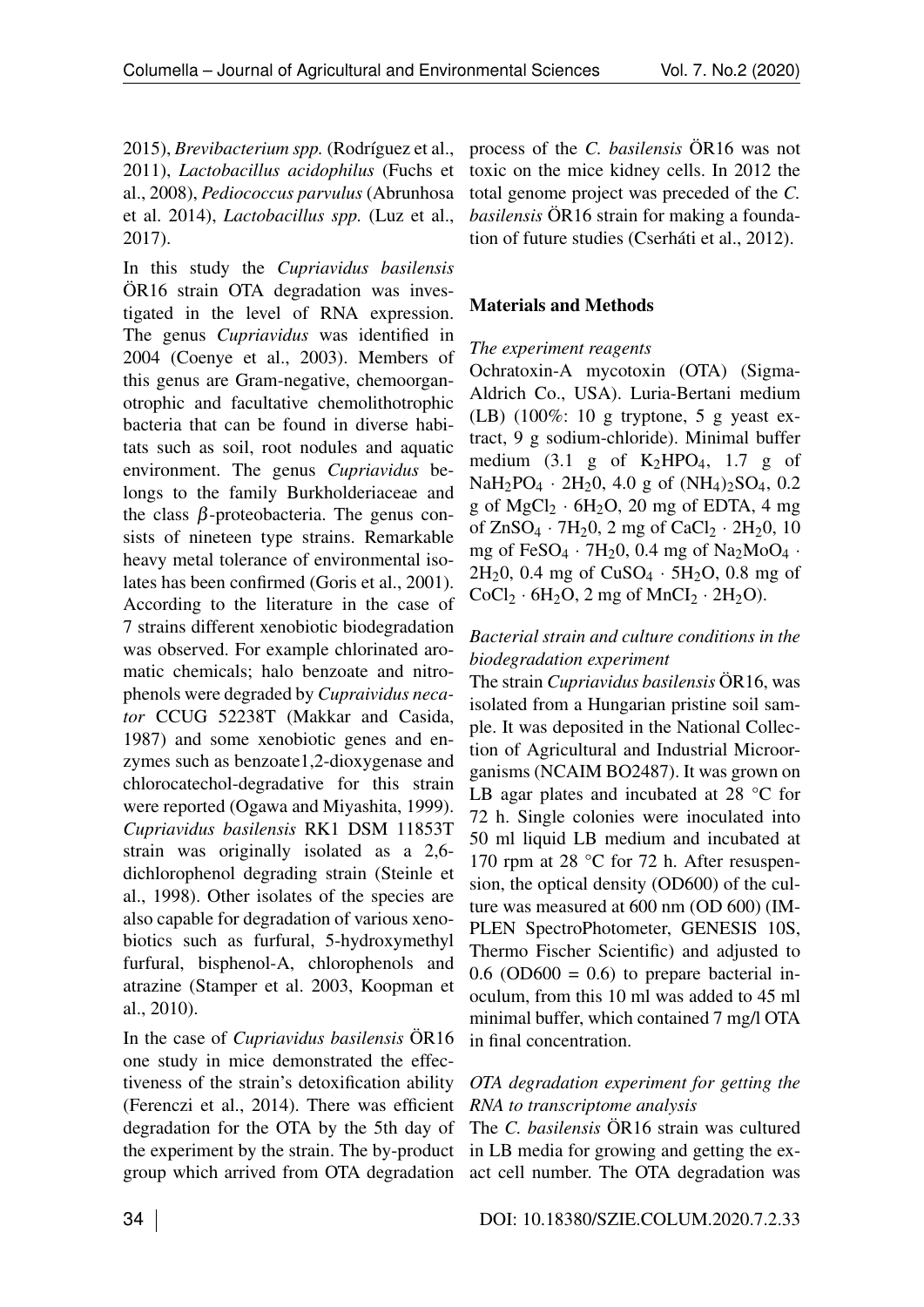carried out in a minimal buffer, *C. basilensis* ÖR16 was grown on LB agar plates and incubated at 28 °C for 72 h. Single colonies were inoculated into 50 ml liquid LB medium and incubated at 170 rpm at 28 °C for 72 h. Cultures then centrifuged and cleaned from LB media via minimal buffer.

10 ml of the ÖR16 was added to 45 ml minimal buffer and 45 ml 2% fructose (200 ml Demineralized Water, 4.0 g D-Fructose), only with fructose as carbon source, to activate just those genes, which are responsible or act in the presents of OTA or OTA degradation and incubated for 11 hours (till reaching the log phase of ÖR16).

For control *E. coli* TOP10 was used in LB and in minimal buffer media, incubated in the same circumstance as ÖR16. After 11 hours incubation, OD was measured to reach 0.4-0.8 (to be suitable with the requirement of the RNA isolation kit). 7 ppm of OTA was added to the target groups  $(OR16 + OTA)$ . Samples were set in duplicates.

Remaining OTA concentrations in the supernatant and pellet were analysed by High Performance Liquid Chromatography (Szent Istvan University, Advanced Chemistry Department) and by Neogen Accuscan Gold ELISA equipment (Szent Istvan University, Environmental Protection and Safety Department).

# *RNA extraction, RNA quality test*

In order to obtain good quality RNA, 100 ml of the matrix (45 ml of  $2\%$  fructose + 45 ml minimal buffer  $+10$  ml of culture of  $\ddot{O}R16 +$ 7 mg/l of OTA) was used for the biodegradation experiment for the transcriptome analysis. Samples were centrifuged at 4600 rpm at 4 °C for 30 minutes after reaching the log phase (11 h). Total RNA was extracted from the pellets using the Trizol Plus RNA Purification Kit (Thermo Fisher Scientific Co., USA) at SZIU, Gödöllő, according to the manufacturer's instructions. The quality and the quantity or RIN (RNA integrity number)

of the RNA sample were analysed by Agilent 2200 Technologies and using TapeStation software (Seqomics Ltd, Hungary) (Table 1.).

# *Transcriptome analysis*

Whole transcriptome sequencing was performed using TrueSeq RNA Library Preparation Kit v2 (Illumina Co., USA) according to the manufacturer's instructions. Briefly, RNA quality and quantity measurements were performed using RNA ScreenTape and Reagents on TapeStation (all from Agilent Co., USA) and Qubit (Thermo Fisher Scientific Co., USA); only high quality (RIN 7 and 8) total RNA samples were processed. Next, 1 *μg* of RNA was treated with DNaseI (Thermo Fisher Scientific Co., USA), the ribosomal RNA depleted using RiboZero Magnetic Kit for Gram-negative bacteria (Epicentre Co., USA) and the leftover was ethanol precipitated. The success of rRNA removal was determined by measurement on TapeStation using high-sense RNA Screen-Tape and Reagents (Agilent Co., USA).

RNA was purified and fragmented; first strand cDNA synthesis was performed using SuperScript II (Thermo Fisher Scientific Co., USA) followed by second strand cDNA synthesis, end repair,  $3'$ -end adenylation, adapter ligation, and PCR amplification. All the purification steps were performed using AmPureXP Beads (Beckman Coulter Co., USA). Final libraries were quality checked using D1000 ScreenTape and Reagents on TapeStation (Agilent Co., USA). The concentration of each library was determined using the KAPA Library Quantification Kit for Illumina (KAPA Biosystems Co., USA). RNA quality control, RNA preparation and sequencing were performed by Seqomics, Ltd, Hungary on an Illumina NextSeq instrument using the NextSeq 500/550 High Output Kit v2 (300 cycles; Illumina Co., USA) generating ~10 million clusters for each sample.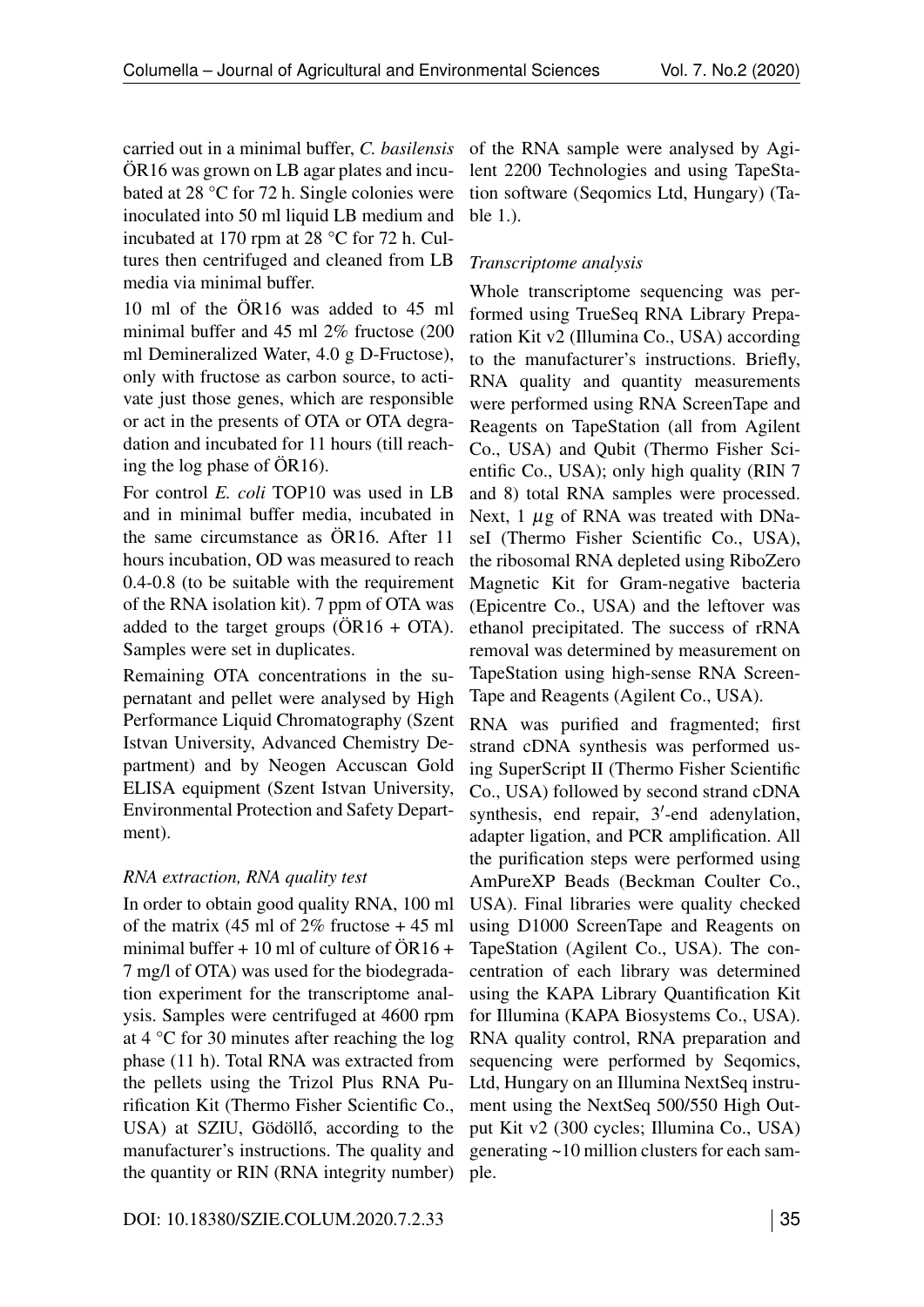

Figure 1. The log phase age of *C. basilensis* ÖR16 in the minimal buffer, black line means the end of the log phase.

## *Bioinformatics analysis of RNA-sequencing data*

After sequencing, paired-end Illumina reads were quality trimmed in CLC Genomics Workbench Tool (v.11.0, Qiagen Bioinformatics Co., Denmark) applying an error probability threshold of 0.01. No ambiguous nucleotide was allowed in trimmed reads. For filtering, reads were mapped on CLC with a length fraction of 0.9 and a sequence identity threshold of 0.95. RNA-Seq analysis package from CLC was then used to map filtered reads on a custom-masked *C. basilensis* ÖR16 genome version. Only those reads were considered that displayed an alignment longer than 80% of the read length while showing at least 95% sequence identity against the reference genome. Next "Total gene read" RNA-Seq count data was imported from CLC into R 3.3.2 for data normalization and differential gene expression analysis. Function "calcNormFactors" from package "edgeR" v.3.12.1 was applied to perform data normalization based on the "trimmed mean of M-values" (TMM) method. Genes displaying at least one -fold gene expression change with an FDR (false

discovery rate) value below 0.05 were considered as significant (Seqomics Ltd, Hungary).

#### Results

# *Log phase identification of Cupriavidus basilensis ÖR16 strain*

Estimating the log phase of *Cupriavidus basilensis* ÖR16 was important, to find the correct time for extracting the best quality RNA from the inoculum. During the preexperiments, the RNA extraction was according the peak of the OTA degradation process on the 3rd day, but at that time the RNA was already broken, not useful for transcriptome analysis. The  $11<sup>th</sup>$  hour was the proper time for making the RNA extraction, getting good quality of RNA, which can be used for the analysis (Figure [1\)](#page-0-0).

### *Results of the RNA isolation*

The biodegradation in minimal buffer was stopped at the 11th hour, according the log phase peak for getting good quality RNA. There were two parallel settings from each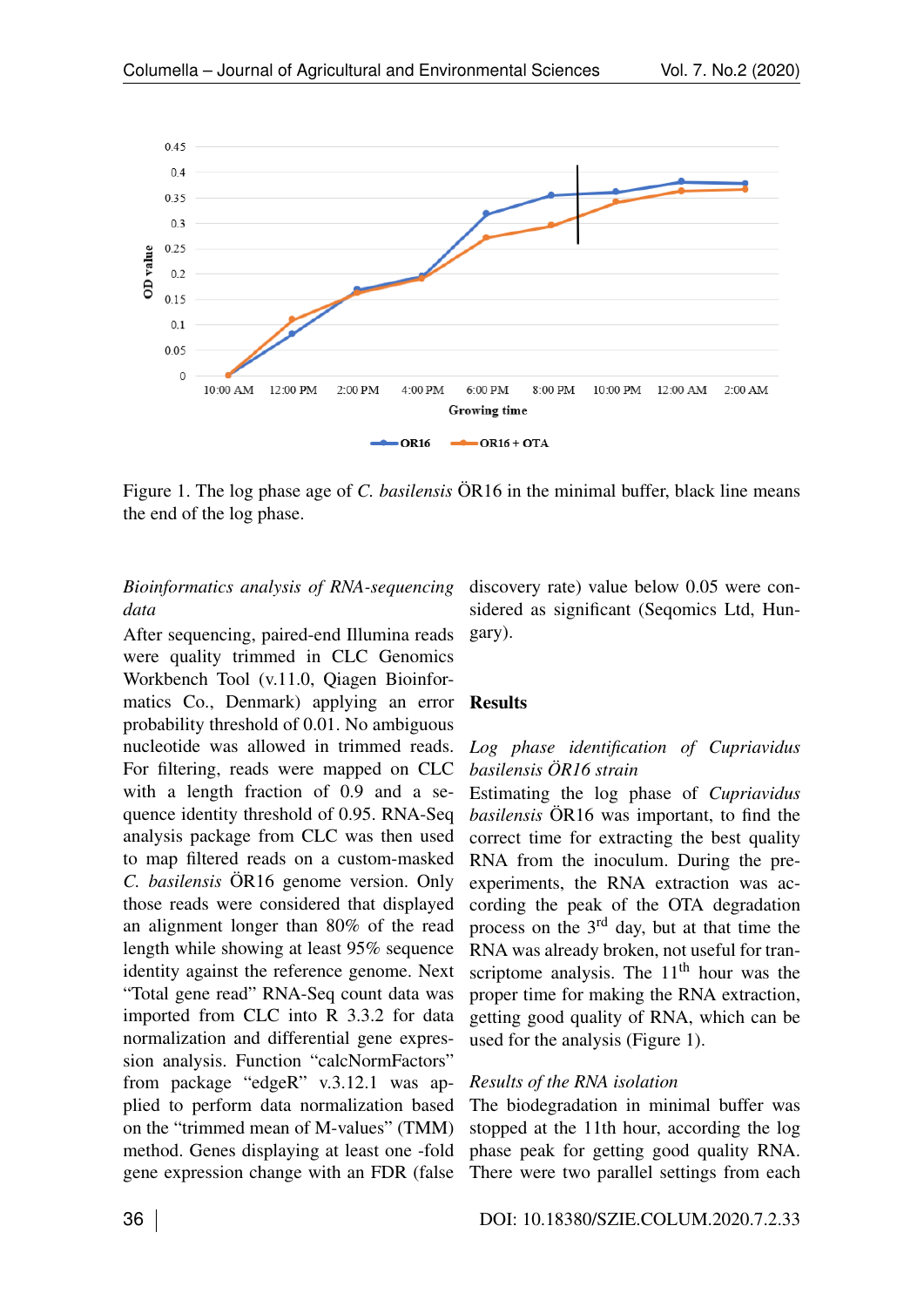

Figure 2. RNA bands of *Cupriavidus basilensis* ÖR16 with and without OTA from the OTA degradation experiment conducted in minimal buffer for transcriptome analysis, sampled after 11 hour of incubation.

Table 1. RNA quality results of the different setting from the OTA degradation matrix in minimal buffer from the Agilent 2200 Technologies (Seqomics Ltd, Mórahalom, Hungary), RIN =RNA integrity number.

| Sample description $23S/16S$ (Area) Conc. [ng/ $\mu$ l] |     |      | <b>RIN</b> |
|---------------------------------------------------------|-----|------|------------|
| Electronic Ladder                                       |     | 84.9 |            |
| OR 16 1                                                 | 0.8 | 99.2 | 8.2        |
| OR 16 2                                                 | 0.7 | 57.8 | 8.2        |
| <b>OTA OR 16 1</b>                                      | 1.3 | 92.3 | 7.0        |
| <b>OTA OR 16 2</b>                                      | 0.5 | 70.1 | 7.6        |

set: OTA+ÖR16 strain; ÖR16 strain; *E.coli* LB (in LB media) and *E. coli* MB (in minimal buffer media). RNA was extracted and the RNA integrity was confirmed in 1% agarose gel electrophoresis (Figure [2\)](#page-0-1). RNA quality was tested by Agilent 2200 Technologies and using TapeStation software (Seqomics Ltd, Mórahalom, Hungary) (Table [1\)](#page-0-2).

### *Results of the transcriptome analysis*

During bioinformatics analysis it turned out that 3500 genes were up regulated in the ÖR16 strain in the presents of OTA. A decision system had to be developed for the identification of the potential genes and enzymes,

which could play a role in the OTA degradation. The decision system concluded the following circumstances:

- At least 2-fold expression
- Playing role in any aromatic ring opening
- Should be a protease
- Could be connected to the hypothetical degradation pathways in literature
- There is any literature about the role in degradation of xenobiotics or OTA

The ideal case was when all the circumstances were standing. Of course there were exceptions like the low fold expression genes. Out of the 3500 gene, only 15 genes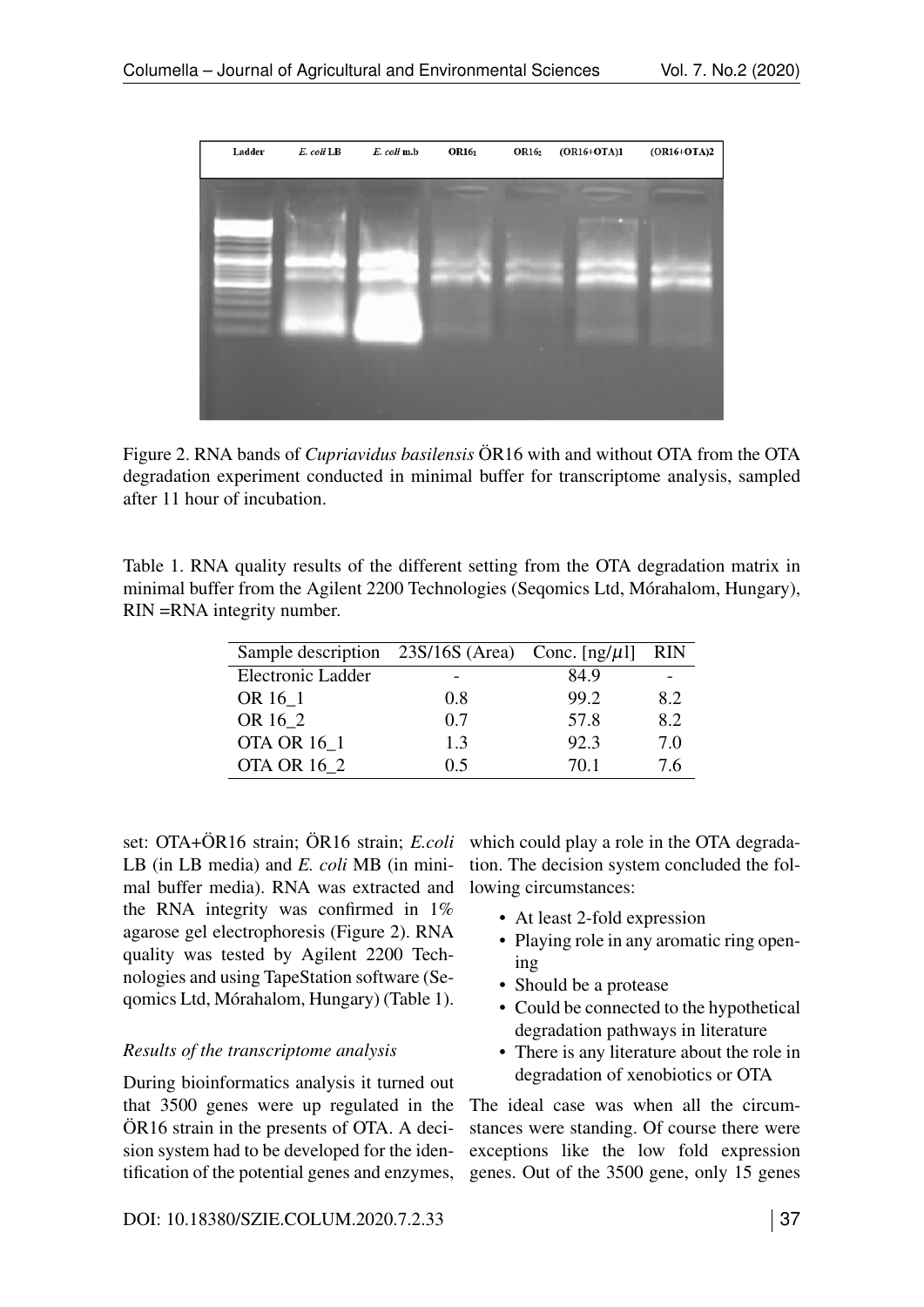could be enrolled into the criteria of the decision system (Table [2\)](#page-0-2).

# Discussion

In the literature there are two hypothetical microbiological degradation pathways involved in the OTA degradation as illustrated in Figure [3.](#page-0-3) The first pathway (a) is the hydrolysis occurred in the amide bond, which links the  $L-\beta$ -phenylalanine molecule to ochratoxin-alpha ( $\overline{OT}\alpha$ ) moiety both of them are non-toxic (Abrunhosa et al., 2010). The second pathway (b), the lactone ring hydrolysis can be considered a more hypothetical process in the OTA degradation and detoxification (Bruinink et al., 1998; Abrunhosa et al., 2010).

According to the literature, there are several enzymes which might be involved in the biodegradation of OTA. There are two types of carboxypeptidases among microbes, which may be involved in the OTAbiodegradation (Chang et al., 2015; Liuzzi et al., 2017). The first one is carboxypeptidase-A (CPA), where the "A" refers to aromatic compound, carboxypeptidases that have a stronger preference for those amino acids containing aromatic or branched hydrocarbon chains. The CPY is the second enzyme, where the "Y" refers to yeast origin. A CPY was isolated from *Saccharomyces cerevisiae*, it could degrade 52% of OTA and converted it to OTA- $\alpha$  after five days of incubation with pH 5.6 at 37 °C (Abrunhosa et al., 2010).

There are different enzymes besides the carboxypeptidases, which can degrade OTA. *Aspergilus niger* strains have a few enzymatic tool for OTA degradation: a lipase enzyme can hydrolyse OTA through the amide bond (Stander et al., 2000) and Protease-A have been reported to degrade around 87.3% of 1*µ*g OTA respectively with pH 7.5 in 25 hour-incubation period (Abrunhosa et al., 2010). At last, amidase 2, which is encoded by open reading frame (ORF) of *Aspergillus*

*niger* has the hydrolytic activity to degrade 83% of 50 µg/ mL of OTA (Loi et al., 2017).

Among the 15 identified genes, there are interesting members, which can degrade different chemicals according to the literature. For example, *dienelactone hydrolase* can degrade protoanemonin, which is a toxic metabolite, which may be formed during the degradation of some chloroaromatic compounds, such as polychlorinated biphenyls (Brückman et al. 1998). The *Aromatic Ring hydroxylase* can convert closed-ring structures to non-aromatic cis-diols (Neidle et al., 1991) The *Predicted metal-dependent hydrolase* are acting on carbon – nitrogen bonds and *2-keto-4-pentenoate hydratase* participates in 9 metabolic pathways: phenylalanine metabolism, benzoate degradation via hydroxylation, biphenyl degradation, toluene and xylene degradation, 1,4-dichlorobenzene degradation, fluorene degradation, carbazole degradation, ethylbenzene degradation and styrene degradation (Zhen et al., 2006). In 2017 Luizzi and colleagues cloned and investigated CPA genes of the *Acinetobacter* sp. *neg1* strain responsible for OTA biodegradation. In our transcriptome result the ÖR16 CPAs showed weak fold expression, not matching by the criteria of the decision system. Even so the future investigation of these CPAs is still important.

According to the results of the transcriptome analyses there is a chance to identify the enzymes via cloning and expression. Testing the expressed proteins in OTA degradation system the OTA degraders can be identified. The following genes should be investigated in the future for their OTAbiodegradation and detoxification potential: OR16\_12645 coded membrane CPA (penicillin-binding protein), OR16\_24100 coded membrane proteins related to metalloendopeptidases, OR16\_31869 coded membrane CPA (penicillin-binding proteins PbpC), OR16\_31894 coded phenylalanine-4-hydroxylase and OR16\_16257 coded aro-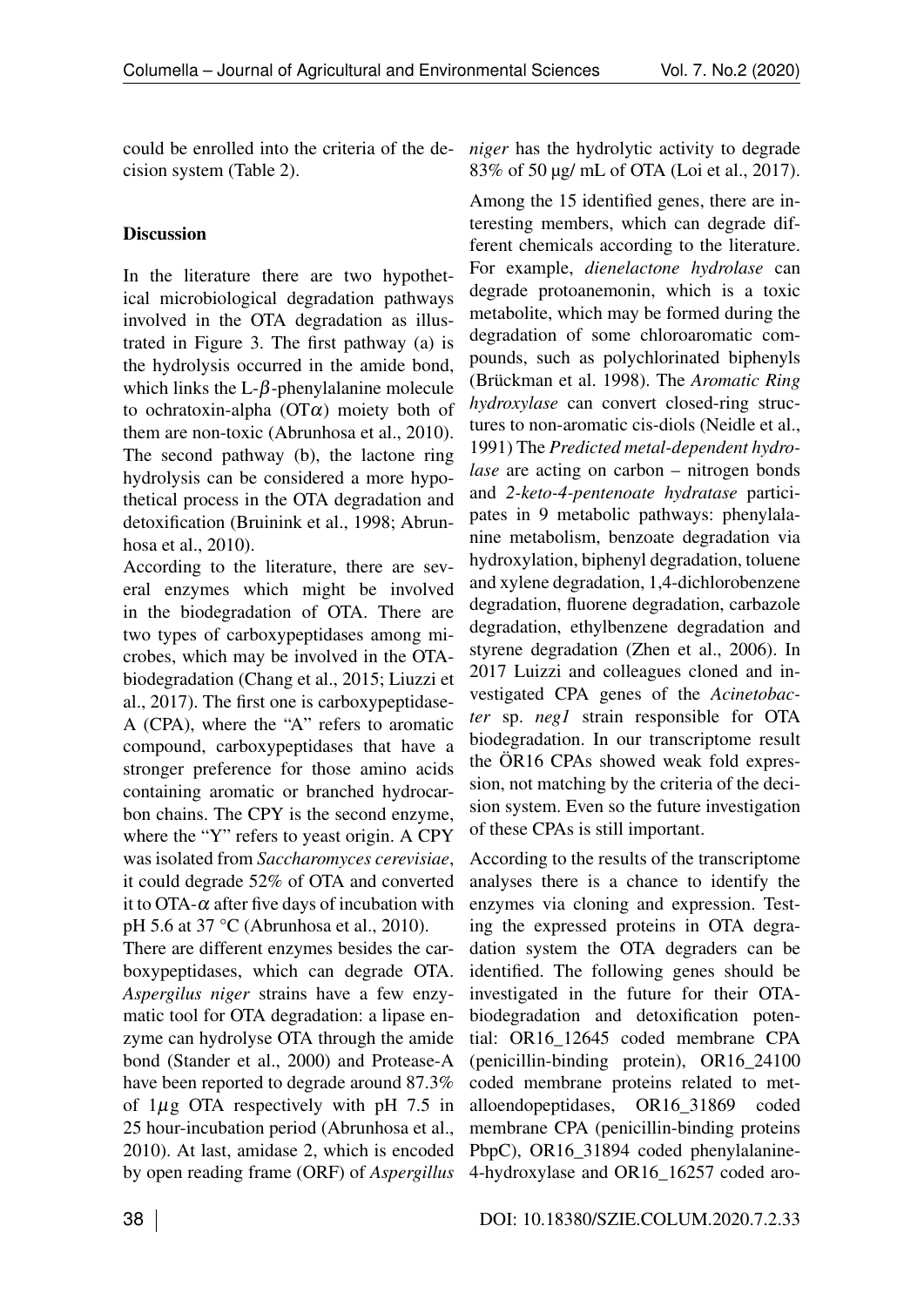

Figure 3. The biodegradation pathways of OTA adapted from Abrunhosa et al., 2010).

matic ring hydroxylase.

#### Acknowledgements

- 1. Thank you for the Seqomics Ltd. for helping this research to realize.
- 2. Development and Innovation Fund (NKFIA); Grant Agree-

ment: NVKP 16-1-2016-0009 and the Higher Education Institutional Excellence Program (1783- 3/2018/FEKUTSTRAT) by the Ministry of Human Capacities projects.

3. Tempus Public Foundation (TPF) / Stipendium Hungaricum Scholarships Program.

### References

Abrunhosa L, Paterson RRM, Venâncio A. (2010) Biodegradation of ochratoxin a for food and feed decontamination. Toxins (Basel) 2 :1078–1099. DOI:<https://doi.org/10.3390/toxins2051078>

Abrunhosa, L., Inês, A., Rodrigues, A.I., Guimarães, A., Pereira, V.L., Parpot, P., Mendes-Faia, A., Venâncio, A. (2014): Biodegradation of ochratoxin A by *Pediococcus parvulus* isolated from Douro wines. Int. J. Food Microbiol. 188, 45–52. DOI: [https://doi.org/10.1016/J.IJFOODMICRO](https://doi.org/10.1016/J.IJFOODMICRO.2014.07.019). [2014.07.019](https://doi.org/10.1016/J.IJFOODMICRO.2014.07.019)

Bragulat, M.R., Martínez, E., Castellá, G., Cabañes, F.J. (2008): Ochratoxin A and citrinin producing species of the genus *Penicillium* from feedstuffs. Int. J. Food Microbiol. 126, 43–48. DOI: <https://doi.org/10.1016/j.ijfoodmicro.2008.04.034>

Brückmann M., Blasco R., Timmis N. K., Pieper H. D. (1998): Detoxification of Protoanemonin by Dienelactone Hydrolase, Journal of Bacteriolgy, 180, p. 400–402, DOI: [https://doi.org/10.1128/](https://doi.org/10.1128/JB.180.2.400-402.1998) [JB.180.2.400-402.1998](https://doi.org/10.1128/JB.180.2.400-402.1998)

Chang, X., Wu, Z., Wu, S., Dai, Y., Sun, C. (2015): Degradation of ochratoxin A by *Bacillus amyloliquefaciens* ASAG1. Food Addit. Contam. - Part A Chem. Anal. Control. Expo. Risk Assess. 32, 564–571. DOI:<https://doi.org/10.1080/19440049.2014.991948>

Coenye, T., Vandamme, P., Lipuma, J.J. (2003): *Ralstonia respiraculi sp . nov* ., isolated from the respiratory tract of cystic fibrosis patients. Int J Syst Evol Microbiol. 53(Pt 5):1339-1342. DOI: <https://doi.org/10.1099/ijs.0.02440-0>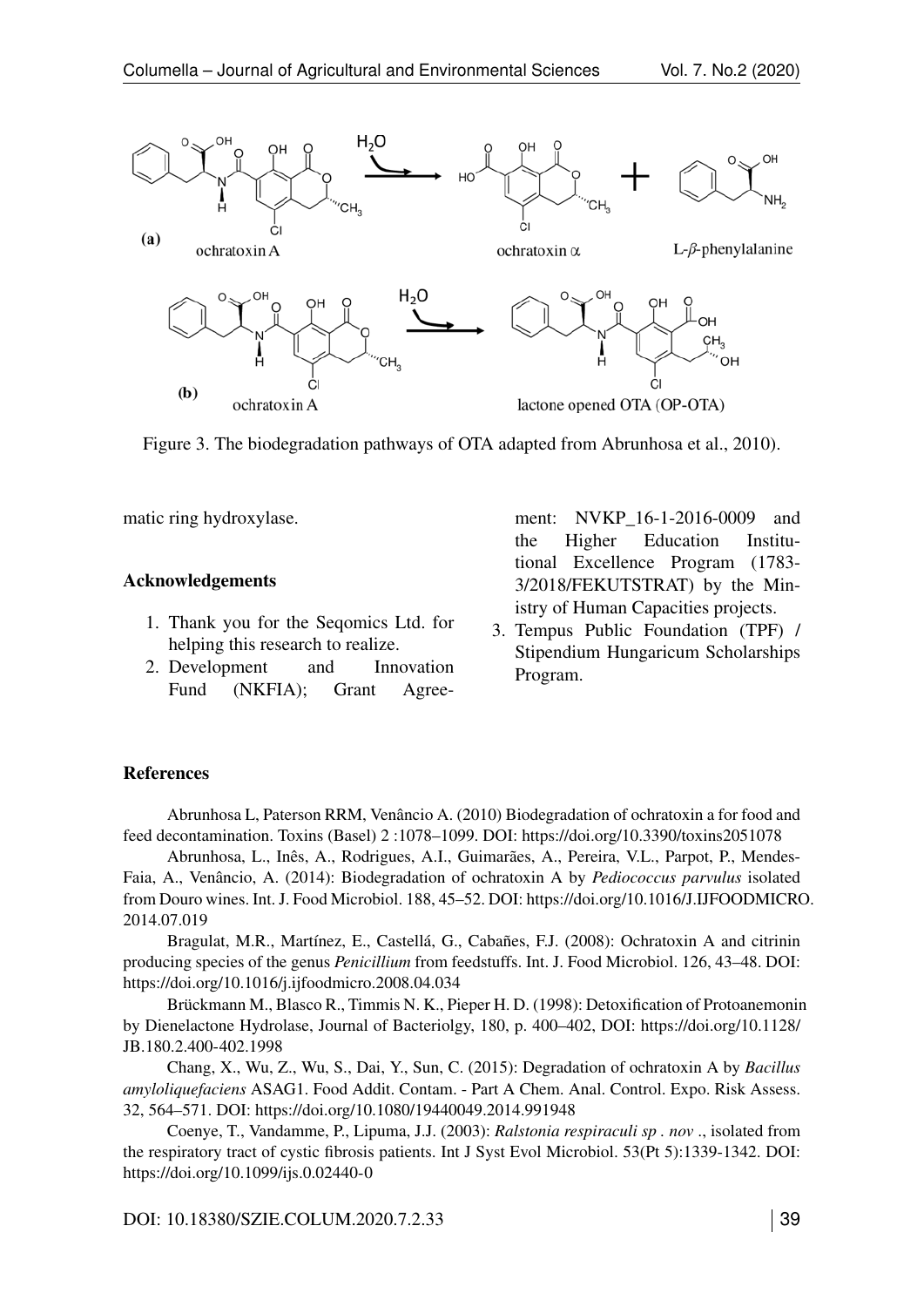| Nominated genes                                                                                      | Chromosome   | Gene name  | Region                            | expression<br>Fold | dq un<br>Size | number<br>Contig   |
|------------------------------------------------------------------------------------------------------|--------------|------------|-----------------------------------|--------------------|---------------|--------------------|
| Aromatic Ring hydroxylase                                                                            | AHJE01000038 | OR16_16257 | Complement<br>(106897.108471)     | $\overline{1.8}$   | 1575          | 38                 |
| Shikimate 5-dehydrogenase                                                                            | AHJE01000021 | OR16_09609 | Complement<br>(8183<br>5.8595     | 7.6                | 411           | 212                |
| Predicted metal-dependent hydrolase                                                                  | AHJE01000108 | OR16_35215 | Complement<br>(479)<br>11.48636   | 6.5                | 999           | $\frac{108}{10}$   |
| Dienelactone hydrolase and related enzymes                                                           | AHJE01000063 | OR16_25377 | Complement<br>(58185, 59420)      | o                  | 1236          | 63                 |
| Amidases related to nicotinamidases                                                                  | AHJE01000045 | OR16_19156 | Complement<br>(94947.95645)       | 4.8                | 669           | 45                 |
| hydroxylating dioxygenases<br>Ferredoxin subunits of nitrite reductase and ring-                     | 61000010HY   | OR16_08912 | Complement<br>(7090071211)        | 4.3                | 312           | $\overline{6}$     |
| Membrane proteins related to metalloendopeptidases                                                   | AHJE01000060 | OR16_24100 | Complement<br>(3008630808)        | 3.8                | 727           | $\overline{6}$     |
| 2-keto-4-pentenoate hydratase                                                                        | AHJE01000003 | 0R16_01040 | Complement<br>(14846.17032)       | 3.2                | 2187          | $\mathbf{\hat{z}}$ |
| Metal-dependent amidase/aminoacylase/carboxypeptidase                                                | AHJE01000017 | OR16_07981 | (138451139662)<br>Complement      | 2.5                | 1212          | $\overline{1}$     |
| Phenylalanine-4-hydroxylase                                                                          | AHJE01000094 | DR16_31894 | Complement<br>(1799518927)        | 2.3                | 727           | 64                 |
| hydroxylating dioxygenases, large terminal subunit<br>Phenylpropionate dioxygenase and related ring- | AHJE01000003 | OR16_01015 | Complement<br>(1121)<br>(0.11980) | 2.1                | 771           | $\bm{\omega}$      |
| PopC<br>Membrane carboxypeptidase/penicillin-binding protein                                         | AHJE01000094 | OR16_31869 | Complement<br>(8236.10443)        | <u>ت</u>           | 2208          | 64                 |
| Membrane carboxypeptidase (penicillin-binding protein)                                               | AHJE01000029 | OR16_12645 | Complement<br>(43999.46188)       | $\frac{8}{8}$      | 2190          | 29                 |
| D-alanyl-D-alanine carboxypeptidase                                                                  | AHJE01000058 | OR16_23878 | Complement<br>(7276873976)        | $\Xi$              | 607           | 8 <sub>8</sub>     |
| protein $4)$<br>D-alanyl-D-alanine carboxypeptidase (penicillin-binding                              | AHJE01000027 | OR16_12223 | Complement<br>(91672.93207)       |                    | 1536          | 27                 |

Table 2. Fifteen nominated genes out of 3500 according the transcriptome analyses of the ÖR16 strain in present of OTA inminimal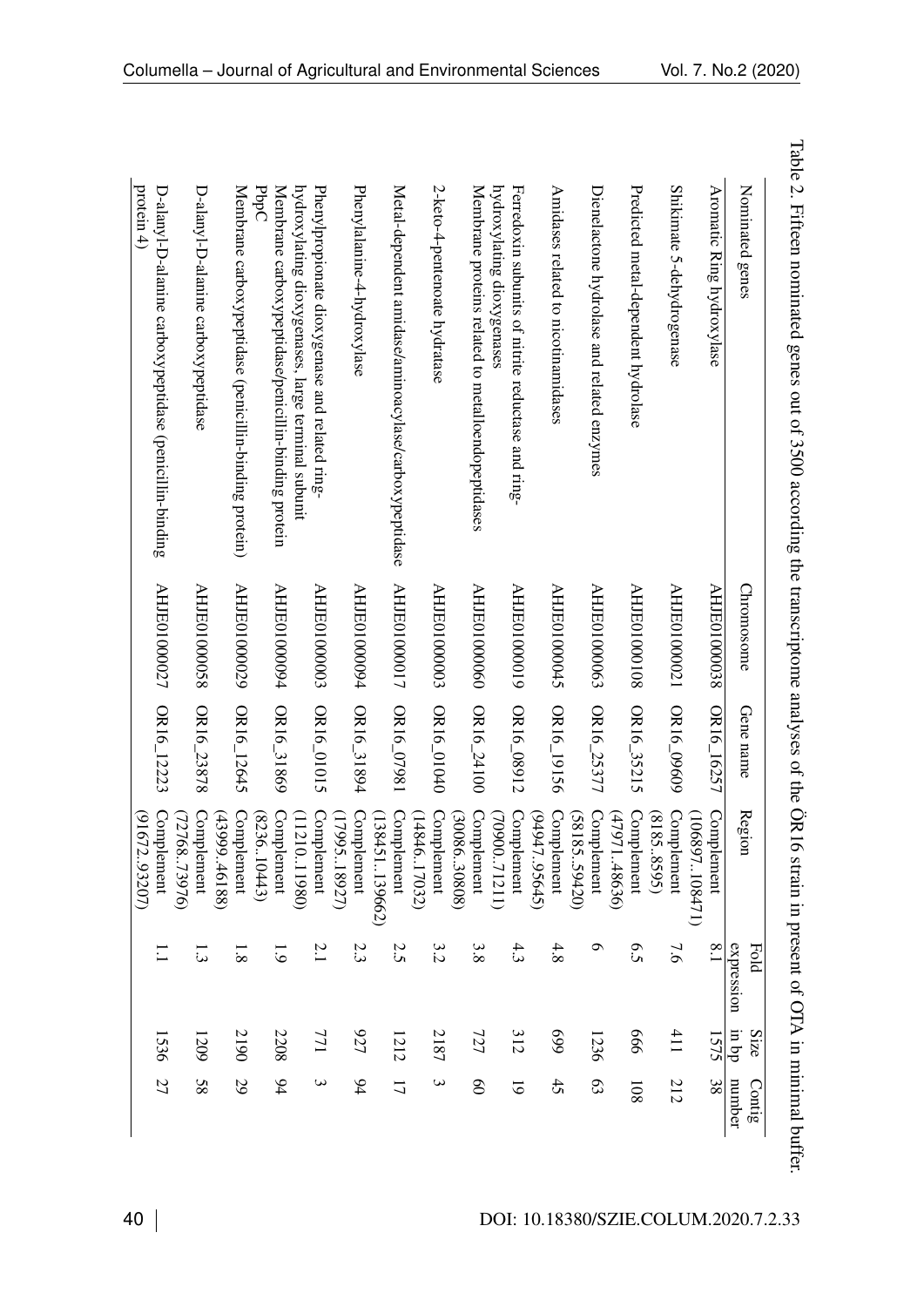Cserháti, M., Kriszt, B., Szoboszlay, S., Tóth, Á., Szabó, I., Táncsics, A., Nagy, I., Horváth, B., Nagy, I., Kukolya, J. (2012): De novo genome project of *Cupriavidus basilensis* OR16. J. Bacteriol. 194, 2109–2110. DOI:<https://doi.org/10.1128/JB.06752-1>

De Bellis, P., Tristezza, M., Haidukowski, M., Fanelli, F., Sisto, A., Mulè, G., Grieco, F. (2015): Biodegradation of ochratoxin a by bacterial strains isolated from vineyard soils. Toxins (Basel). 7, 5079–5093. DOI:<https://doi.org/10.3390/toxins7124864>

Duarte, S.C., Lino, C.M., Pena, A. (2012): Food safety implications of ochratoxin A in animalderived food products. Vet. J. 192, 286–292. DOI:<https://doi.org/10.1016/j.tvjl.2011.11.002>

Ferenczi, S., Cserháti, M., Krifaton, C., Szoboszlay, S., Kukolya, J., Szoke, Z., Koszegi, B., Albert, M., Barna, T., Mézes, M., Kovács, K.J., Kriszt, B. (2014): A new ochratoxin a biodegradation strategy using *Cupriavidus basilensis* Or16 strain. PLoS One 9. DOI: [https://doi.org/10.1371/journal.](https://doi.org/10.1371/journal.pone.0109817) [pone.0109817](https://doi.org/10.1371/journal.pone.0109817)

Fuchs, S., Sontag, G., Stidl, R., Ehrlich, V., Kundi, M., Knasmüller, S. (2008): Detoxification of patulin and ochratoxin A, two abundant mycotoxins, by lactic acid bacteria. Food Chem. Toxicol. 46, 1398–1407. DOI:<https://doi.org/10.1016/j.fct.2007.10.008>

Goris, J., De Vos, P., Coenye, T., Hoste, B., Janssens, D., Brim, H., Diels, L., Mergeay, M., Kersters, K., Vandamme, P. (2001): Classification of metal-resistant bacteria from industrial biotopes as *Ralstonia campinensis sp. nov.*, *Ralstonia metallidurans sp. nov.* and *Ralstonia basilensis* Steinle et al. 1998 emend. Int. J. Syst. Evol. Microbiol. 51, 1773–1782. DOI: [https://doi.org/10.1099/](https://doi.org/10.1099/00207713-51-5-1773) [00207713-51-5-1773](https://doi.org/10.1099/00207713-51-5-1773)

IARC, (1993): Some naturally occurring substances: food items and constituents, heterocyclic aromatic amines and mycotoxins. IARC Monogr. Eval. Carcinog. Risk Chem. to Humans 56, 1–521. DOI:<https://doi.org/10.1002/food.19940380335>

Koopman, F., Wierckx, N., Winde, J.H. De, Ruijssenaars, H.J. (2010): Identification and characterization of the furfural and 5- ( hydroxymethyl ) furfural degradation pathways of *Cupriavidus basilensis* HMF14 Proc Natl Acad Sci U S A. 107. DOI:<https://doi.org/10.1073/pnas.0913039107>

Liuzzi, V.C., Fanelli, F., Tristezza, M., Haidukowski, M., Picardi, E., Manzari, C., Lionetti, C., Grieco, F., Logrieco, A.F., Thon, M.R., Pesole, G., Mulè, G. (2017): Transcriptional Analysis of *Acinetobacter* sp. neg1 Capable of Degrading Ochratoxin-A, Front. Microbiol. 7, 09 1–9. DOI: <https://doi.org/10.3389/fmicb.2016.02162>

Luz, C., Ferrer, J., Mañes, J., Meca, G. (2018): Toxicity reduction of ochratoxin A by lactic acid bacteria. Food Chem. Toxicol. 112, 60–66. DOI:<https://doi.org/10.1016/j.fct.2017.12.030>

Makkar, N.S., Casida, L.E. (1987): Cupriavidus necator gen. nov., sp. nov.; a Nonobligate Bacterial Predator of Bacteria in Soil†. Int. J. Syst. Evol. Microbiol. 37, 323–326. DOI: [https://doi.](https://doi.org/10.1099/00207713-37-4-323) [org/10.1099/00207713-37-4-323](https://doi.org/10.1099/00207713-37-4-323)

Neidle EL, Hartnett C, Ornston LN, Bairoch A, Rekik M, Harayama S. (1991): Nucleotide sequences of the *Acinetobacter calcoaceticus* genes for benzoate 1,2-dioxygenase reveal evolutionary relationships among multicomponent oxygenases. Journal of Bacteriology 173, 5385-95. DOI: <https://doi.org/10.1128/jb.173.17.5385-5395.1991>

Ogawa, N., Miyashita, K., (1999): The Chlorocatechol-Catabolic Transposon Tn 5707 of *Alcaligenes eutrophus* NH9 , Carrying a Gene Cluster Highly Homologous to That in the 1,2,4- Trichlorobenzene-Degrading Bacterium *Pseudomonas* sp . Strain P51 , Confers the Ability To Grow on 3-Chloroben, Appl Environ Microbiol. 65(2): 724–731. PMCID: PMC91086

Petchkongkaew, A., Taillandier, P., Gasaluck, P., Lebrihi, A. (2008): Isolation of *Bacillus* spp. from Thai fermented soybean (Thua-nao): screening for aflatoxin B1 and ochratoxin A detoxification. J. Appl. Microbiol. 104, 1495–1502. DOI:<https://doi.org/10.1111/j.1365-2672.2007.03700.x>

Stamper, D.M., Radosevich, M., Hallberg, K.B., Traina, S.J., Tuovinen, O.H., (2003): *Ralstonia basilensis* M91-3, a denitrifying soil bacterium capable of using s-triazines as nitrogen sources, Canadian Journal of Microbiology 48(12):1089-98. DOI:<https://doi.org/10.1139/W02-113>